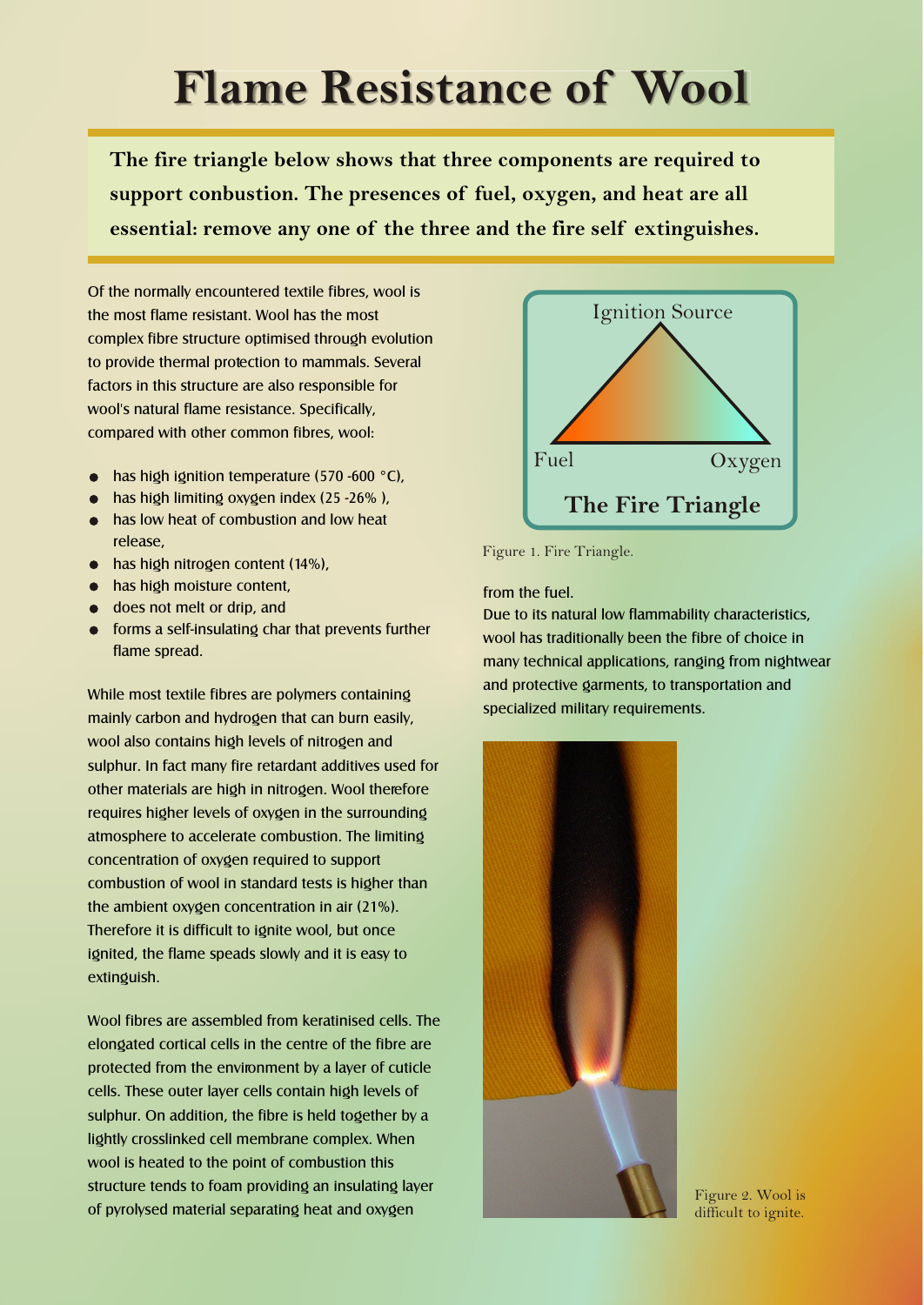Fabric structure and density (mass per unit area) together with considered product design are important parameters when considering the flammability performance of textile products. Heavier and denser fabrics with a flat surface together with air excluding designs are known to give the best performance.

The wider fire science community now recognises that rate of heat release determines the real hazard in actual fire situations and various tests have been developed to measure this property. For example, fibres such as cotton which have a low heat of combustion, have a relatively high rate of heat release that determines fire spread rate and burn severity. Wool has both a low heat of combustion and a low rate of heat release.

The table below provides a relative summary of the flammability properties of selected fibres, although the actual values vary depending on the test methods employed.

The evolution of increasingly severe mandatory flammability regulations in many aspects of domestic, social and business life has meant that even inherently low flammability fibres, such as wool, require a flame retardant treatment for some applications. Typical applications subject to mandatory flammability requirements include children's nightwear, domestic and commercial furnishings, public transportation and protective clothing.

The flame resistance of all textiles, including wool products, can be improved by selected chemical treatments. Initially, fire retardant treatments for wool were based on the impregnation of borates, phosphates and to a limited degree the organic phosphorus compounds more commonly associated with cellulosic fibres.

The introduction of stricter flammability requirements for airline furnishings resulted from a review of general aviation standards coinciding with the release of wide bodied aircraft in the early 1970's. Many flammability treatments available at the time did not satisfy the new requirements, so The International Wool Secretariat developed a new flame retardant treatment based on the reaction of zirconium or titanium salts with wool. A suite of treatments, based on these two actives, was eventually developed under the generic title of "Zirpro", to cover a variety of flammability standards and care claims. The Zirpro treatments can combine flame resistance with shrink resistance, oil and water repellency and in some instances, dyeing.

Zirpro treatments are based on the exhaustion of negatively charged zirconium or titanium salts, under acid conditions, onto positively charged wool. This results in the deposition of only about 3% of flame retardant inside the fibre with negligible effect on properties such as handle. These treatments stabilise and further crosslink the protein structure. The best treatments are colourless, do not alter wool's natural properties, such as handle and moisture adsorption,

| <b>Fibre</b>                                                   | <b>LOI</b> | <b>Heat of</b><br><b>Conbustion</b> | <b>Ignition Temperature</b><br>(C) | <b>Melting Point</b><br>(C) |
|----------------------------------------------------------------|------------|-------------------------------------|------------------------------------|-----------------------------|
| Cotton                                                         | 18.4       | 3.9                                 | 255                                | No Melting                  |
| Rayon                                                          | 19.7       | 3.9                                 | 420                                | No Melting                  |
| <b>Nylon</b>                                                   | 20.1       | 7.9                                 | 485-575                            | $160 - 260$                 |
| <b>Polyester</b>                                               | 20.6       | 5.7                                 | $485 - 560$                        | $252 - 292$                 |
| <b>Wool</b>                                                    | 25.2       | 4.9                                 | $570 - 600$                        | No Melting                  |
| <b>Zipro Wool</b>                                              | $27 - 33$  | $\overline{\phantom{0}}$            | ٠                                  | No Melting                  |
| LOI - Limiting Oxygen Index (%)<br>Heat of Conbustion - Kcal/g |            |                                     |                                    |                             |

Table 1. Relative summary of the flammability properties of selected fibres.